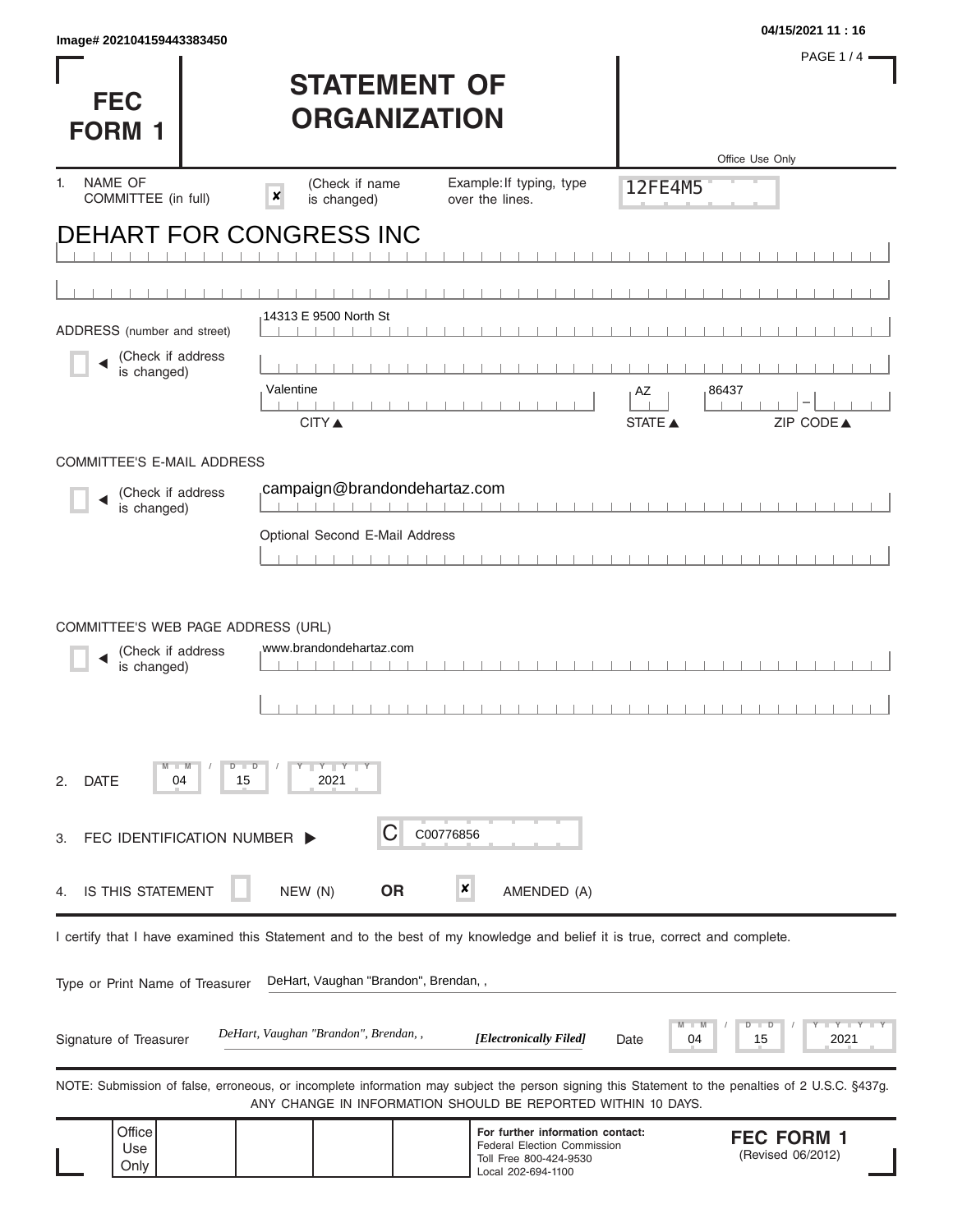L

|         |                                | FEC Form 1 (Revised 02/2009)                                                                                                                                                                                                | Page 2                                      |
|---------|--------------------------------|-----------------------------------------------------------------------------------------------------------------------------------------------------------------------------------------------------------------------------|---------------------------------------------|
|         |                                | TYPE OF COMMITTEE                                                                                                                                                                                                           |                                             |
|         |                                | <b>Candidate Committee:</b>                                                                                                                                                                                                 |                                             |
| (a)     | ×                              | This committee is a principal campaign committee. (Complete the candidate information below.)                                                                                                                               |                                             |
| (b)     |                                | This committee is an authorized committee, and is NOT a principal campaign committee. (Complete the candidate<br>information below.)                                                                                        |                                             |
| Name of | Candidate                      | DeHart, Vaughan "Brandon", Brendan, ,                                                                                                                                                                                       |                                             |
|         | Candidate<br>Party Affiliation | Office<br><b>REP</b><br>×<br>Senate<br>President<br>Sought:<br>House                                                                                                                                                        | AZ<br><b>State</b><br>04<br><b>District</b> |
| (c)     |                                | This committee supports/opposes only one candidate, and is NOT an authorized committee.                                                                                                                                     |                                             |
| Name of | Candidate                      |                                                                                                                                                                                                                             |                                             |
|         |                                | <b>Party Committee:</b>                                                                                                                                                                                                     |                                             |
| (d)     |                                | (National, State<br>This committee is a<br>or subordinate) committee of the                                                                                                                                                 | (Democratic,<br>Republican, etc.) Party.    |
|         |                                | <b>Political Action Committee (PAC):</b>                                                                                                                                                                                    |                                             |
| (e)     |                                | This committee is a separate segregated fund. (Identify connected organization on line 6.) Its connected organization is a:                                                                                                 |                                             |
|         |                                | Corporation<br>Corporation w/o Capital Stock                                                                                                                                                                                | Labor Organization                          |
|         |                                | Membership Organization<br><b>Trade Association</b>                                                                                                                                                                         | Cooperative                                 |
|         |                                | In addition, this committee is a Lobbyist/Registrant PAC.                                                                                                                                                                   |                                             |
| (f)     |                                | This committee supports/opposes more than one Federal candidate, and is NOT a separate segregated fund or party<br>committee. (i.e., nonconnected committee)                                                                |                                             |
|         |                                | In addition, this committee is a Lobbyist/Registrant PAC.                                                                                                                                                                   |                                             |
|         |                                | In addition, this committee is a Leadership PAC. (Identify sponsor on line 6.)                                                                                                                                              |                                             |
|         |                                | <b>Joint Fundraising Representative:</b>                                                                                                                                                                                    |                                             |
| (g)     |                                | This committee collects contributions, pays fundraising expenses and disburses net proceeds for two or more political<br>committees/organizations, at least one of which is an authorized committee of a federal candidate. |                                             |
| (h)     |                                | This committee collects contributions, pays fundraising expenses and disburses net proceeds for two or more political<br>committees/organizations, none of which is an authorized committee of a federal candidate.         |                                             |
|         |                                | Committees Participating in Joint Fundraiser                                                                                                                                                                                |                                             |
|         | 1.                             | FEC ID number<br>$\mathcal{C}$                                                                                                                                                                                              |                                             |
|         | 2.                             | FEC ID number<br>IC                                                                                                                                                                                                         |                                             |
|         | 3.                             | FEC ID number $\bigcap$                                                                                                                                                                                                     |                                             |
|         | 4.                             | FEC ID number $\bigcap$                                                                                                                                                                                                     |                                             |

I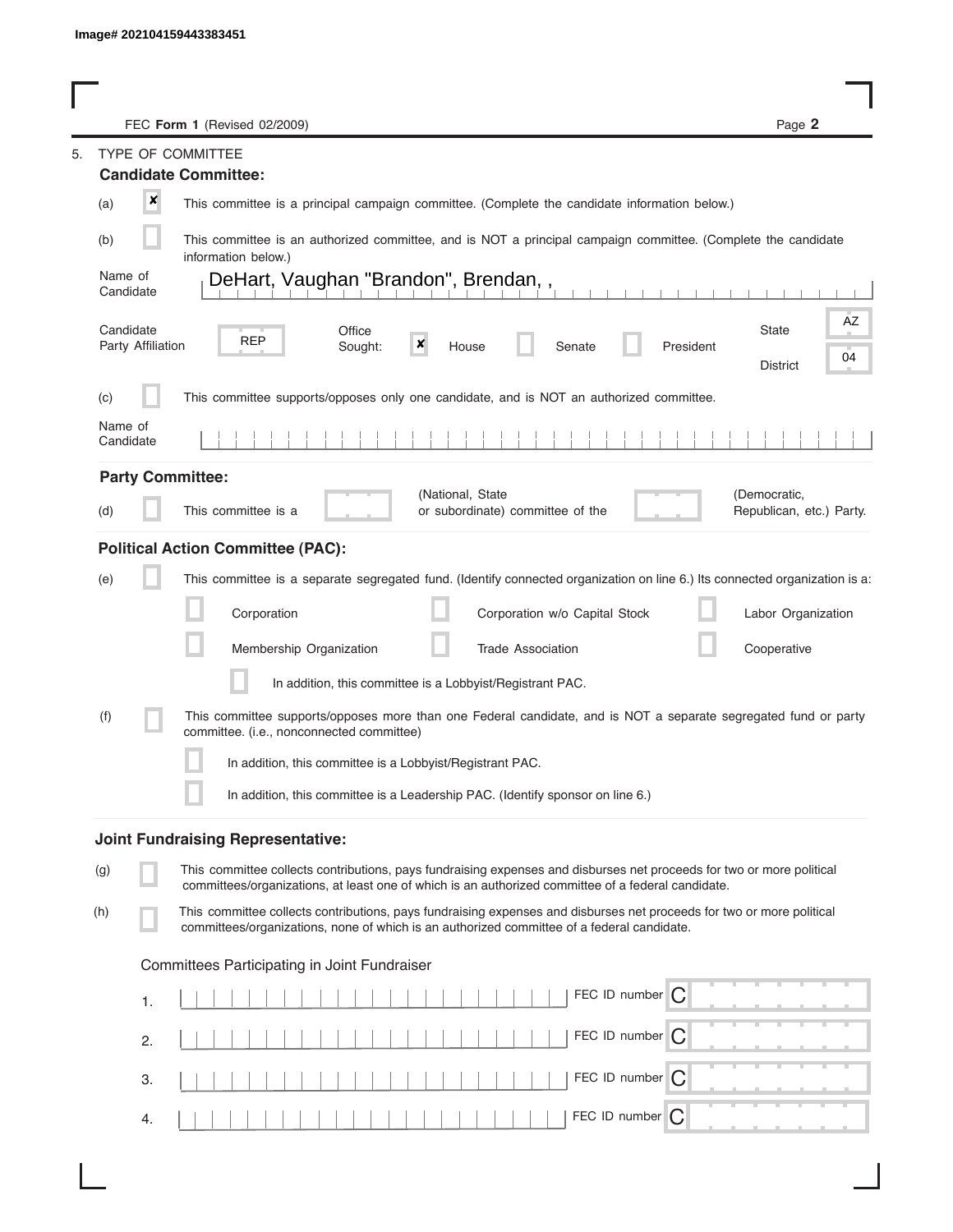FEC Form 1 (Revised 02/2009) Page 3

Write or Type Committee Name

## Image# 202104159443383452<br>
FEC Form 1 (Revised 02/2009)<br>
Write or Type Committee Name<br> **DEHART FOR CONGRESS INC**

6. Name of Any Connected Organization, Affiliated Committee, Joint Fundraising Representative, or Leadership PAC Sponsor

| <b>NONE</b>     |                        |  |  |  |  |  |                      |  |  |  |                                  |  |              |  |  |  |  |                             |                        |  |  |
|-----------------|------------------------|--|--|--|--|--|----------------------|--|--|--|----------------------------------|--|--------------|--|--|--|--|-----------------------------|------------------------|--|--|
|                 |                        |  |  |  |  |  |                      |  |  |  |                                  |  |              |  |  |  |  |                             |                        |  |  |
| Mailing Address |                        |  |  |  |  |  |                      |  |  |  |                                  |  |              |  |  |  |  |                             |                        |  |  |
|                 |                        |  |  |  |  |  |                      |  |  |  |                                  |  |              |  |  |  |  |                             |                        |  |  |
|                 |                        |  |  |  |  |  |                      |  |  |  |                                  |  |              |  |  |  |  | $\mathfrak{t}=\mathfrak{z}$ |                        |  |  |
|                 |                        |  |  |  |  |  | <b>CITY</b>          |  |  |  |                                  |  | <b>STATE</b> |  |  |  |  | <b>ZIP CODE</b>             |                        |  |  |
| Relationship:   | Connected Organization |  |  |  |  |  | Affiliated Committee |  |  |  | Joint Fundraising Representative |  |              |  |  |  |  |                             | Leadership PAC Sponsor |  |  |

Custodian of Records: Identify by name, address (phone number -- optional) and position of the person in possession of committee books and records. 7.

|                   | DeHart, Vaughan "Brandon", Brendan, ,                                                      |
|-------------------|--------------------------------------------------------------------------------------------|
| Full Name         |                                                                                            |
| Mailing Address   | 14313 E 9500 North St                                                                      |
|                   |                                                                                            |
|                   | .86437<br>AZ<br>Valentine<br>$\overline{\phantom{a}}$                                      |
| Title or Position | <b>ZIP CODE</b><br><b>CITY</b><br><b>STATE</b>                                             |
|                   | 928<br>716<br>7443<br>Telephone number<br>$\qquad \qquad \blacksquare$<br>$\hspace{0.1mm}$ |

8. Treasurer: List the name and address (phone number -- optional) of the treasurer of the committee; and the name and address of any designated agent (e.g., assistant treasurer).

| Full Name<br>of Treasurer | DeHart, Vaughan "Brandon", Brendan, , |                  |                                                                            |
|---------------------------|---------------------------------------|------------------|----------------------------------------------------------------------------|
| Mailing Address           | 14313 E 9500 North St                 |                  |                                                                            |
|                           |                                       |                  |                                                                            |
|                           | Valentine                             | AZ               | 86437<br>$\overline{\phantom{a}}$                                          |
|                           | <b>CITY</b>                           | <b>STATE</b>     | <b>ZIP CODE</b>                                                            |
| Title or Position         |                                       | Telephone number | 928<br>716<br>7443<br>$\overline{\phantom{a}}$<br>$\overline{\phantom{a}}$ |